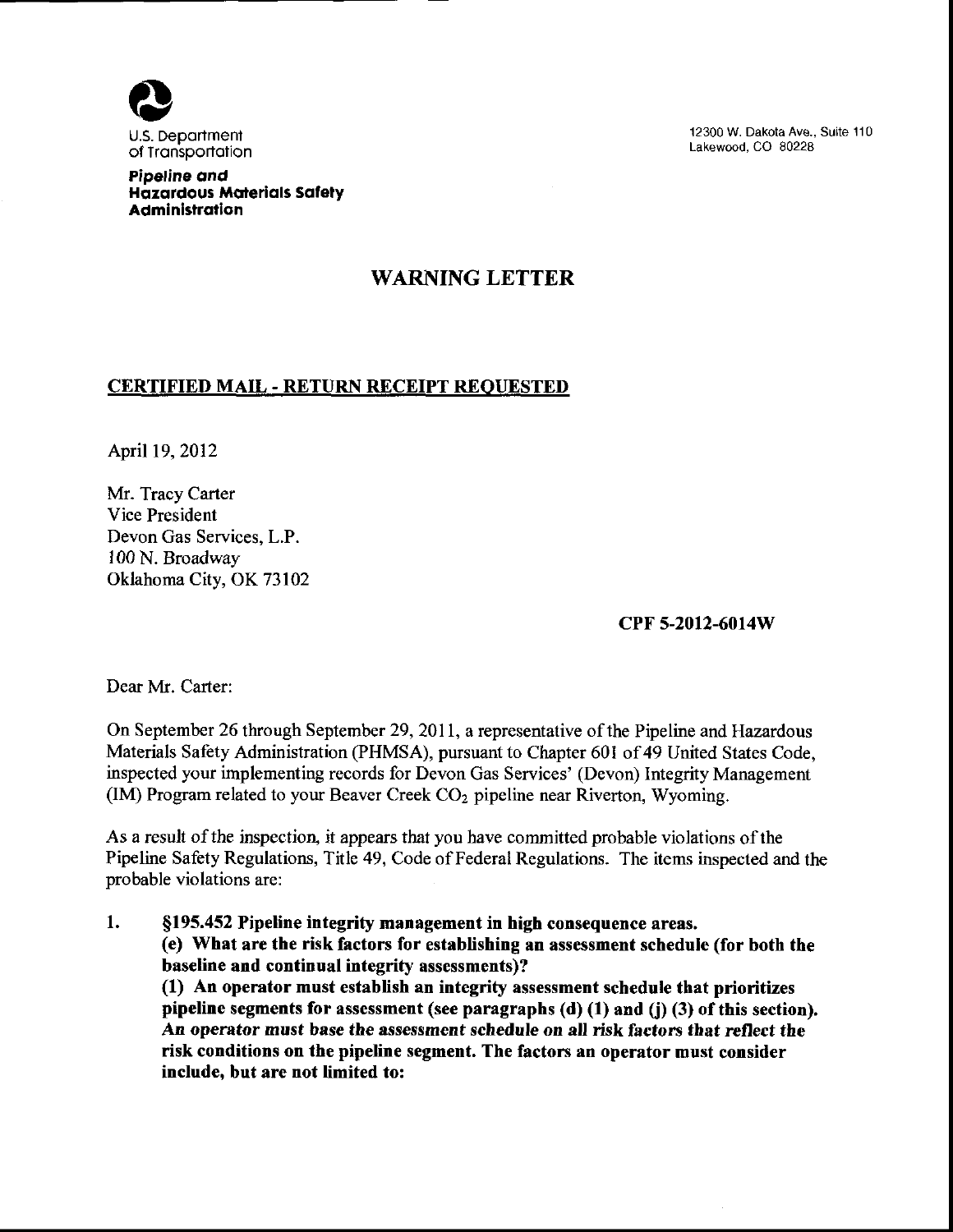(i) Results ofthe previous integrity assessment, defect type and size that the assessment method can detect, and defect growth rate;

(ii) Pipe size, material, manufacturing information, coating type and condition, and seam type;

(iii) Leak history, repair history and cathodic protection history;

(iv) Product transported;

(v) Operating stress level;

(vi) Existing or projected activities in the area;

(vii) Local environmental factors that could affect the pipeline (e,g., corrosivity of soil, subsidence, climatic);

(viii) geo-technical hazards; and

(ix) Physical support of the segment such as by a cable suspension bridge.

Devon did not adequately consider all of the risk factors associated with their pipeline when establishing an assessment schedule. Devon failed to use all of the available data to represent their pipeline characteristics in the risk analysis of pipeline segments. At the time of inspection, it appears that the general or default values were inappropriately used where pipe data had not been collected. An accurate and up-to-date risk analysis is the basis of having an effective integrity management program and must use all of the risk factors available to the operator.

2. \$195.452 Pipeline integrity management in high consequence areas,

(i) What preventive and mitigative measures must an operator take to protect the high consequence area?

(1) General requirements. An operator must take measures to prevent and mitigate the consequences of a pipeline failure that could affect a high consequence area. These measures include conducting a risk analysis of the pipeline segment to identify additional actions to enhance public safety or environmental protection. Such actions may include, but are not limited to, implementing damage prevention best practices, better monitoring of cathodic protection where corrosion is a concern, establishing shorter inspection intervals, installing EFRI)s on the pipeline segment, modifying the systems that monitor pressure and detect leaks, providing additional training to personnel on response procedures, conducting drills with local emergency responders and adopting other management controls.

Devon did not take additional measures to prevent and mitigate the consequences of a pipeline failure that could affect a high consequence area. At the time of inspection, it was noted that Devon's Integrity Management program listed several potential candidates for preventive and mitigative measures to reduce the consequences of a pipeline failure in an HCA. However, none ofthe candidates had been selected to assist Devon in reducing the consequences ofa pipeline failure. Devon needs to use the results from their risk analysis to formulate a strategy of implementing their preventive and mitigative measures program.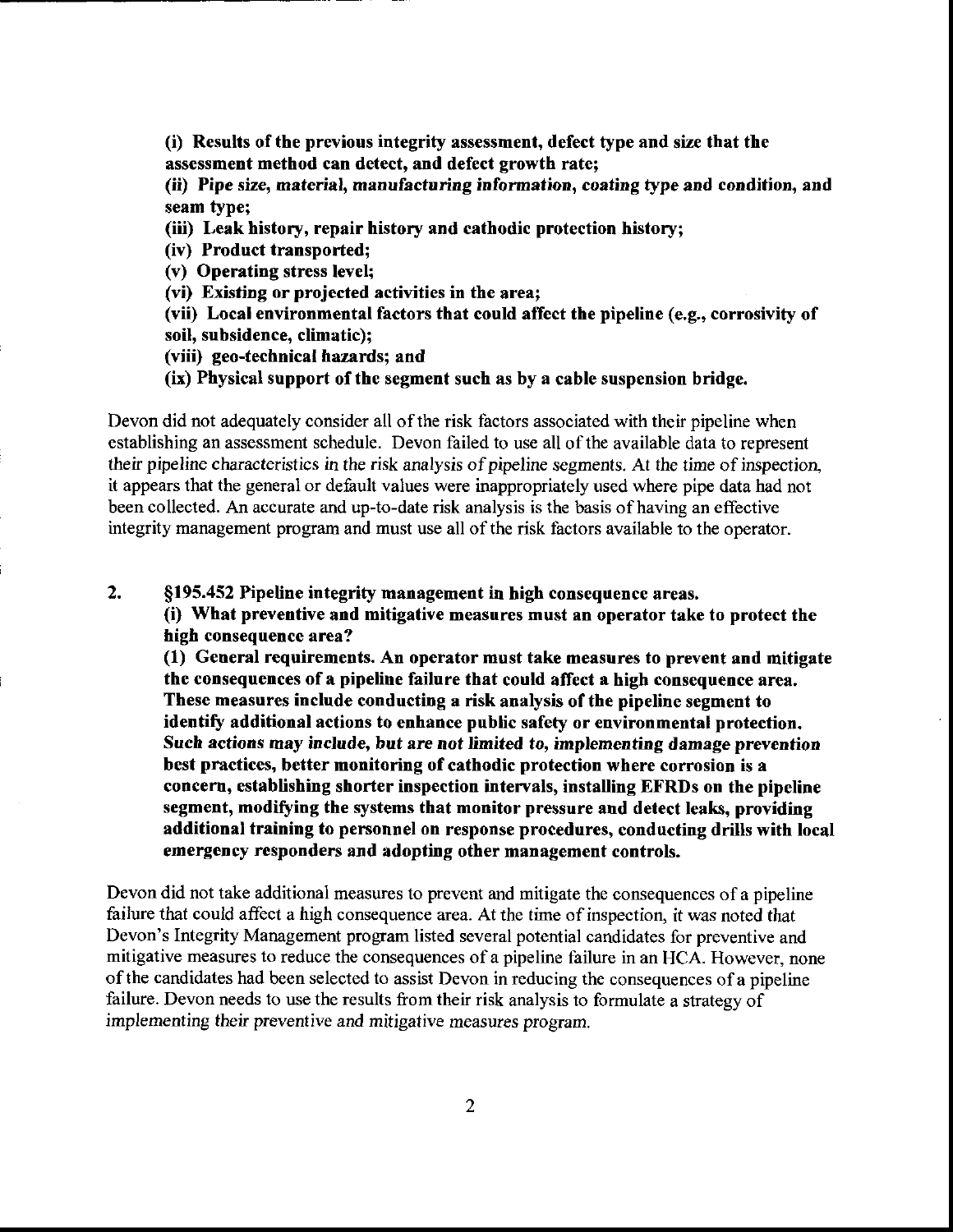3. \$195.452 Pipeline integrity management in high consequence areas. (i) What preventive and mitigative measures must an operator take to protect the high consequence area? (3) Leak detection. An operator must have a means to detect leaks on its pipeline system. An operator must evaluate the capability of its leak detection means and modify, as necessary, to protect the high consequence area. An operator's evaluation must, at least, consider, the following factors-length and size of the pipeline, type of product carried, the pipeline's proximity to the high consequence area, the swiftness of leak detection, location of nearest response personnel, leak history, and risk assessment results,

Devon did not perform an evaluation of its leak detection capability to protect the high consequence area. At the time of inspection, Section 6 of Devon's P&MM Evaluation Form 606 states, "Since the  $CO<sub>2</sub>$  line only has one HCA and it directly impacts the HCA, there would be no reduction in impact to HCAs. Also, additional studies were not deemed necessary by the SMEs." However, it appears that Form 606 did not indicate a formal evaluation of their leak detection capability was completed in accordance with your own IM procedures. Devon must perform an evaluation of its leak detection capability to protect the high consequence area.

4. §195.452 Pipeline integrity management in high consequence areas. (i) What preventive and mitigative measures must an opemtor take to protect the high consequence area? (4) Emergency Flow Restricting Devices (EFRD). If an operator determines that an EFRD is needed on a pipeline segment to protect a high consequence area in the event of a hazardous liquid pipeline release, an operator must install the EFRD. In making this determination, an operator must, at least, consider the following factors–the swiftness of leak detection and pipeline shutdown capabilities, the type of commodity carried, the rate of potential leakage, the volume that can be released, topography or pipeline profile, the potential for ignition, proximity to power sources, location of nearest response personnel, specific terrain between the pipeline segment and the high consequence area, and benefits expected by reducing the spill size.

Devon failed to perform an evaluation of its Emergency Flow Restricting Devices (EFRD) capability to protect the high consequence area. At the time of inspection, Section 6 of Devon's **P&MM Evaluation Form 606** states, "Since the  $CO<sub>2</sub>$  line only has one HCA and it directly impacts the HCA, there would be no reduction in impact to HCAs. Also, additional studies were not deemed necessary by the SMEs." However, it appears that Form 606 did not indicate an evaluation of their EFRD capability was completed in accordance with your own IM procedures. Devon must perform an evaluation of its EFRD capability to protect the high consequence area.